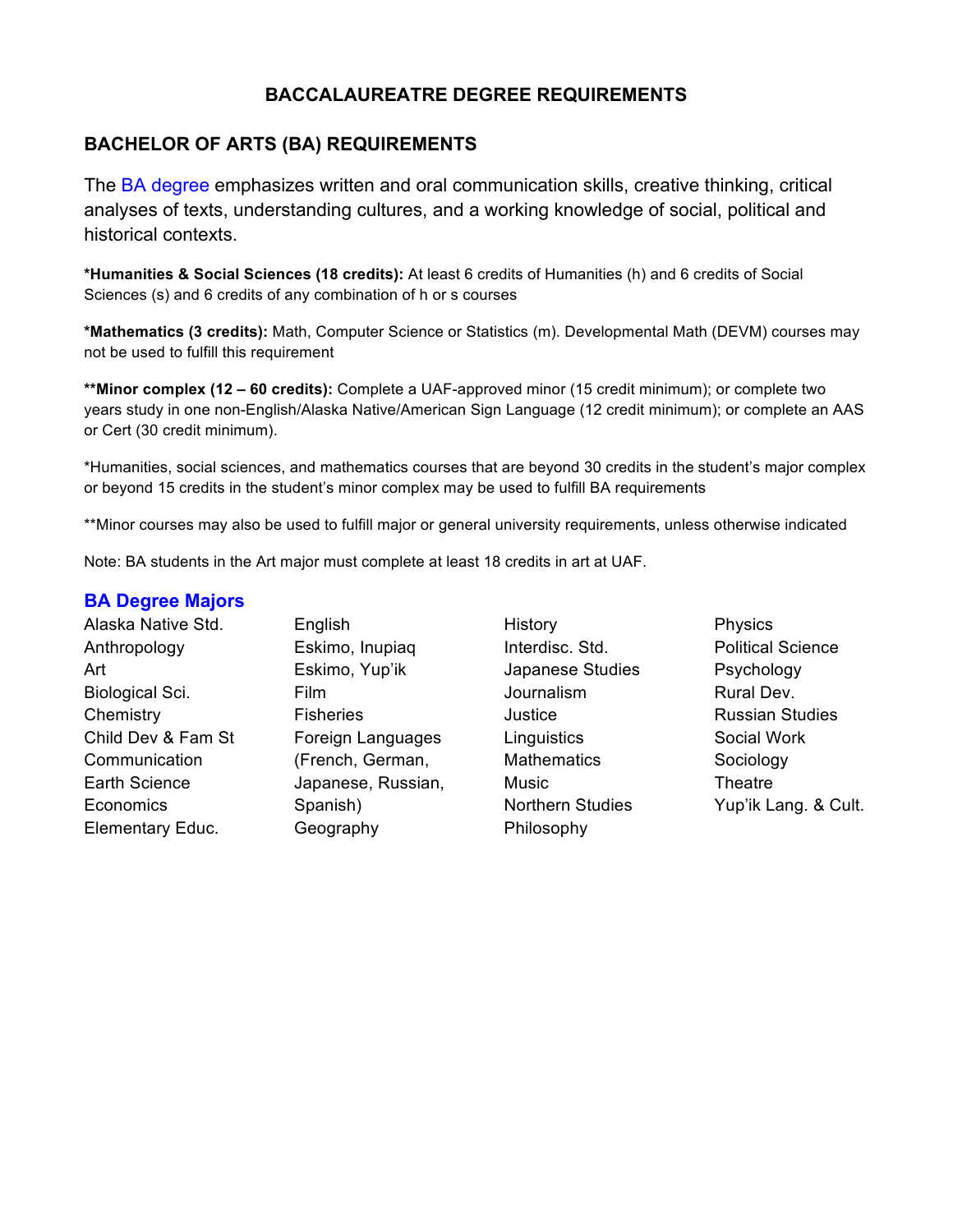# **BACHELOR OF FINE ARTS (BFA) REQUIREMENTS**

The BFA degree is designed to prepare talented students for professional careers in the arts. Admissions requires a.

**Admission:** students must submit a portfolio for review by the art faculty prior to admittance to the degree

**\*Humanities & Social Sciences (18 credits):** At least 6 credits of Humanities (h) and 6 credits of Social Sciences (s) and 6 credits of any combination of h or s courses

**\*Mathematics (3 credits):** Math, Computer Science or Statistics. Developmental Math (DEVM) courses may not be used to fulfill this requirement

\*Humanities, social sciences, and mathematics courses that are beyond 30 credits in the student's major complex or beyond 15 credits in the student's minor complex may be used to fulfill BFA requirements

**Major program including 2 – 3 Concentrations:** Ceramics, Computer Art, Drawing, Metalsmithing, Native Studio Art, Painting, Printmaking, or Sculpture with 15 upper-division credit minimum requirement for first concentration and 9 upper-division credit minimum for second concentration

**Residency requirement:** BFA students must complete at least 18 credits in art at UAF.

**BFA Degree Major** Art

\*\*\*\*\*\*\*\*\*\*\*\*\*\*\*\*\*\*\*\*\*\*\*\*\*\*\*\*\*\*\*\*\*\*\*\*\*\*\*\*\*\*\*\*\*\*\*\*\*\*\*\*\*\*\*\*\*\*\*\*\*\*\*\*

### **BACHELOR OF MUSIC (BM) REQUIREMENTS**

The BM degree is designed for students to perform music and acquire skills and aesthetic in preparation for professional careers in music.

**Admission:** students must audition on the major instrument prior to admittance to the degree

**Language:** Voice performance students must complete one year of language study for the baccalaureate Core

**Piano Placement:** Complete a piano placement test during the first week of class

**Major Study Area:** Complete the course requirements for the Performance or Music Education (Elementary, Secondary, or  $K - 12$ ) concentration

**BM Degree Major** Music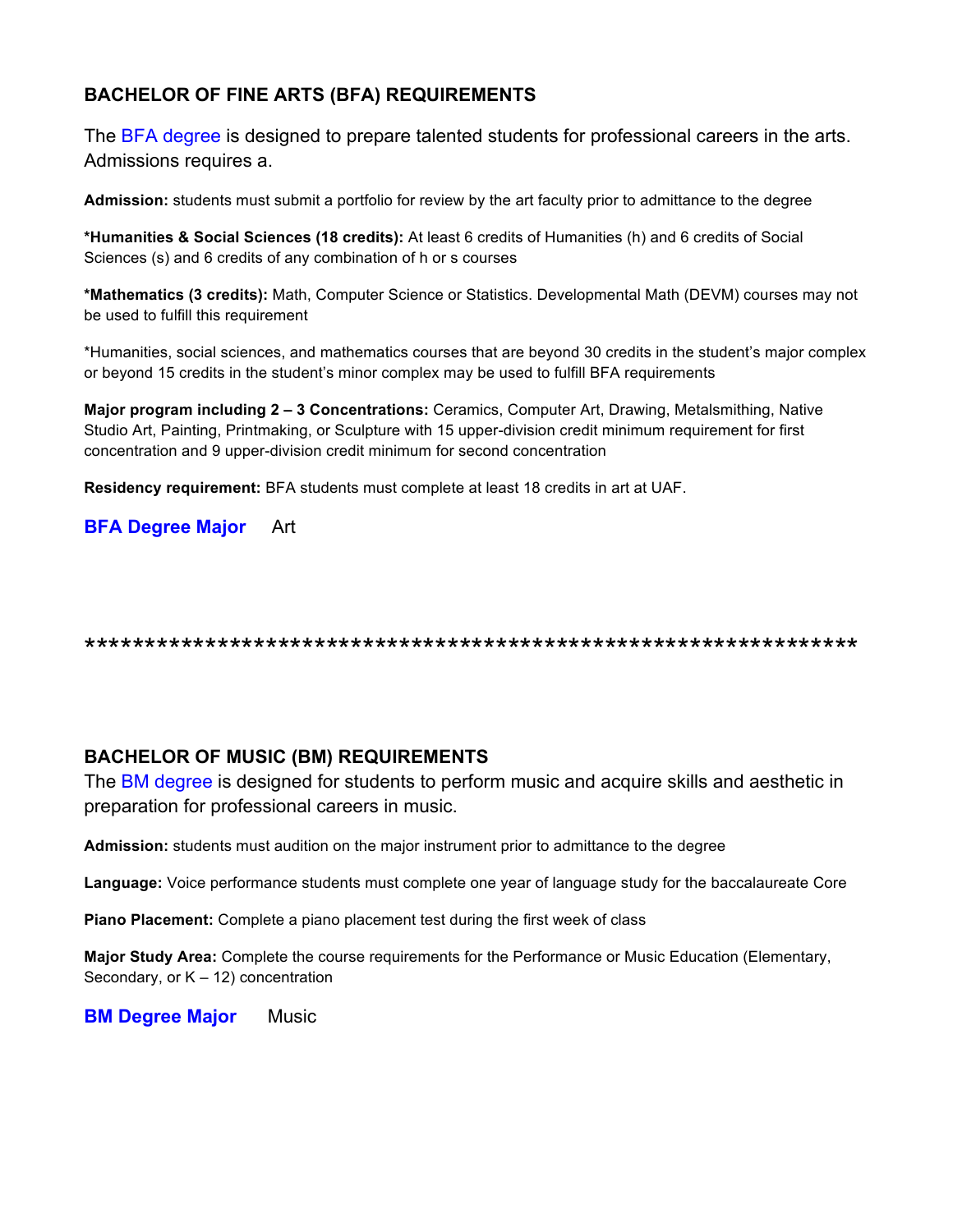# **BACHELOR OF BUSINESS ADMINISTRATION (BBA) REQUIREMENTS**

The BBA degree is the undergraduate equivalent of an MBA Students explore a wide spectrum of business related issues to develop advanced business, management and administration skills required in organizational settings at senior levels, and to accelerate high-level career development in the workplace. A C- (1.7) grade or higher is required for all mathematics, statistics, and common body of knowledge degree requirements.

**Mathematics:** MATH F161X (MATH F262X should be taken to complete the baccalaureate Core)

**Social Sciences and Statistics (12 credits):** STAT F200X; and ECON F201; and ECON F202; and ECON F227

**Common Body of Knowledge (31 – 34 credits):** AIS F101 or successful completion of AIS competency exam; and ACCT F261; and ACCT F262; and AIS F350 or AIS F316; and BA F325; and BA F330; and BA F343; and BA F360; and BA F390: and BA F462O; and ECON F324 or ECON F350

## **BBA Degree Majors**

Accounting Business Administration **Economics** 

\*\*\*\*\*\*\*\*\*\*\*\*\*\*\*\*\*\*\*\*\*\*\*\*\*\*\*\*\*\*\*\*\*\*\*\*\*\*\*\*\*\*\*\*\*\*\*\*\*\*\*\*\*\*\*\*\*\*\*\*\*\*\*\*

# **BACHELOR OF EMERGENCY MANAGEMENT (BEM) REQUIREMENTS**

The BEM degree prepares students for professional careers involving homeland security, emergency and disaster relief services, public safety, and crisis management. This degree is designed for students with military or first responder backgrounds, or who have applied vocational skills.

**Emergency Services AAS degree:** complete 33 credits in emergency/para-medical, environmental health and safety, fire science, law enforcement, network/cyber security, process technology, public safety, wildland fire, or military subject areas

**Mathematics:** MATH F107X or MATH F171X

**Business, Writing, Statistics, Media (27 credits):** A C- (1.7) grade or higher is required for all courses in this area: AACT F261, and BA F307, and BA F343, and BA F390, and BA F457, and ECON F201, and ED F486O/2, and ENGL F314WO/2, and STAT F200X

**Home Security & Emergency Management (18 credits):** A C- (1.7) grade or higher is required for all courses in this area: HSEM F301, and HSEM F412, and HSEM F423, and HSEM F434, and HSEM F455WO/2, and HSEM F456W

**BEM degree Major** Homeland Security & Emergency Management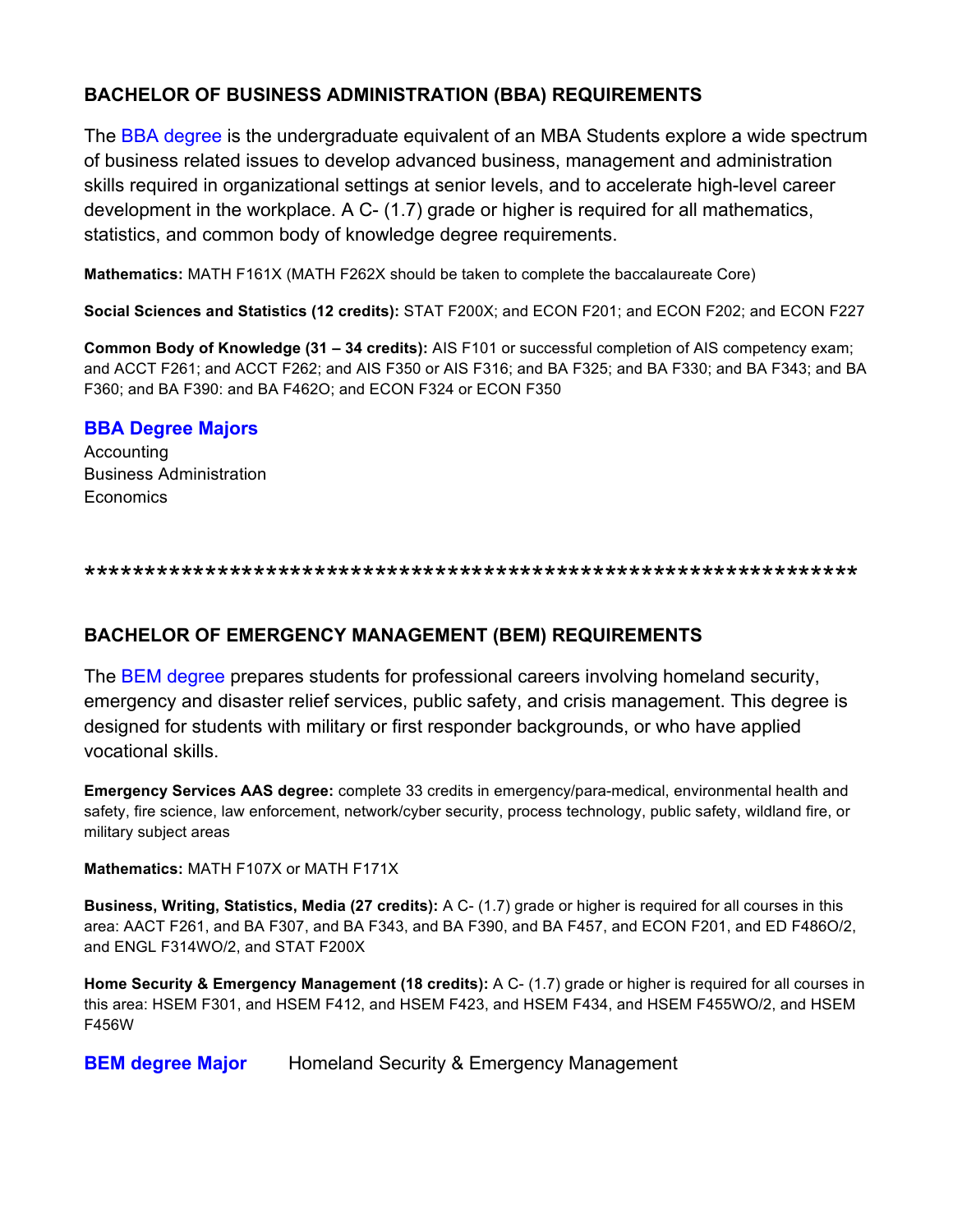# **BACHELOR OF TECHNOLOGY (BT) REQUIREMENTS**

The BT degree is designed for students with an AAS degree to develop an interdisciplinary bachelor's degree based on the vocational or technical area.

**Writing (3 credits):** ENGL F314WO/2

**Mathematics (3 credits):** Math, Computer Science or Statistics (m). Developmental Math (DEVM) courses may not be used to fulfill this requirement

**Technology (3 credits):** Technology & Society

**Computer competency (3 credits)**

**Electives (6 credits):** internship or advanced technical experience

**AAS Degree:** AAS degree from a regionally-accredited institution, or with approval of the Faculty Senate Curricular Affairs Committee, substitute state or federal certification, journeyman status in trades & industry, or an A.A.S. degree from a non-accredited institution

## **BT Degree Major** Interdisciplinary Studies

#### \*\*\*\*\*\*\*\*\*\*\*\*\*\*\*\*\*\*\*\*\*\*\*\*\*\*\*\*\*\*\*\*\*\*\*\*\*\*\*\*\*\*\*\*\*\*\*\*\*\*\*\*\*\*\*\*\*\*\*\*\*\*\*\*

# **BACHELOR OF SCIENCE (BS) REQUIREMENTS**

The BS degree emphasizes oral and written communication skills and analytical skills for examining and solving problems. Many B.S. degree programs require up to 130 total credits.

**\*Natural Sciences (8 credits):** two courses from BIOL F103X and BIOL F104X; BIOL F115X and BIOL F116X; BIOL F213X and BIOL F214X; CHEM F103X and CHEM F104X; CHEM F105X and CHEM F106X; GEOS F100X, GEOS F101X, and GEOS F112X; PHYS F103X and PHYS F104X; PHYS F211X and PHYS F212X

Note: BA students must complete a one-year sequence in one natural science beyond the baccalaureate Core. The total courses used to satisfy this requirement must include at least two different natural sciences

**\*Mathematics (3 – 4 credits):** Mathematics, Computer Science, or Statistics. MATH F200X, MATH F201X, MATH F202X, or MATH F272X must be used for the Core requirement

\*Natural Sciences and mathematics courses that are beyond 30 credits in the student's major complex or beyond 15 credits in the student's minor complex may be used to fulfill B.S. requirements

# **BS Degree Major**

- Anthropology Biological Sciences **Chemistry** Civil Engineering Computer Engineering Computer Science Electrical Engineering **Fisheries**
- General Science Geography Geological Engineering Geology Geoscience Interdisciplinary Studies **Mathematics** Mechanical Engineering
- Mining Engineering Natural Resources Mgmt. Petroleum Engineering Physics Psychology Sociology Wildlife Biology & Cons.